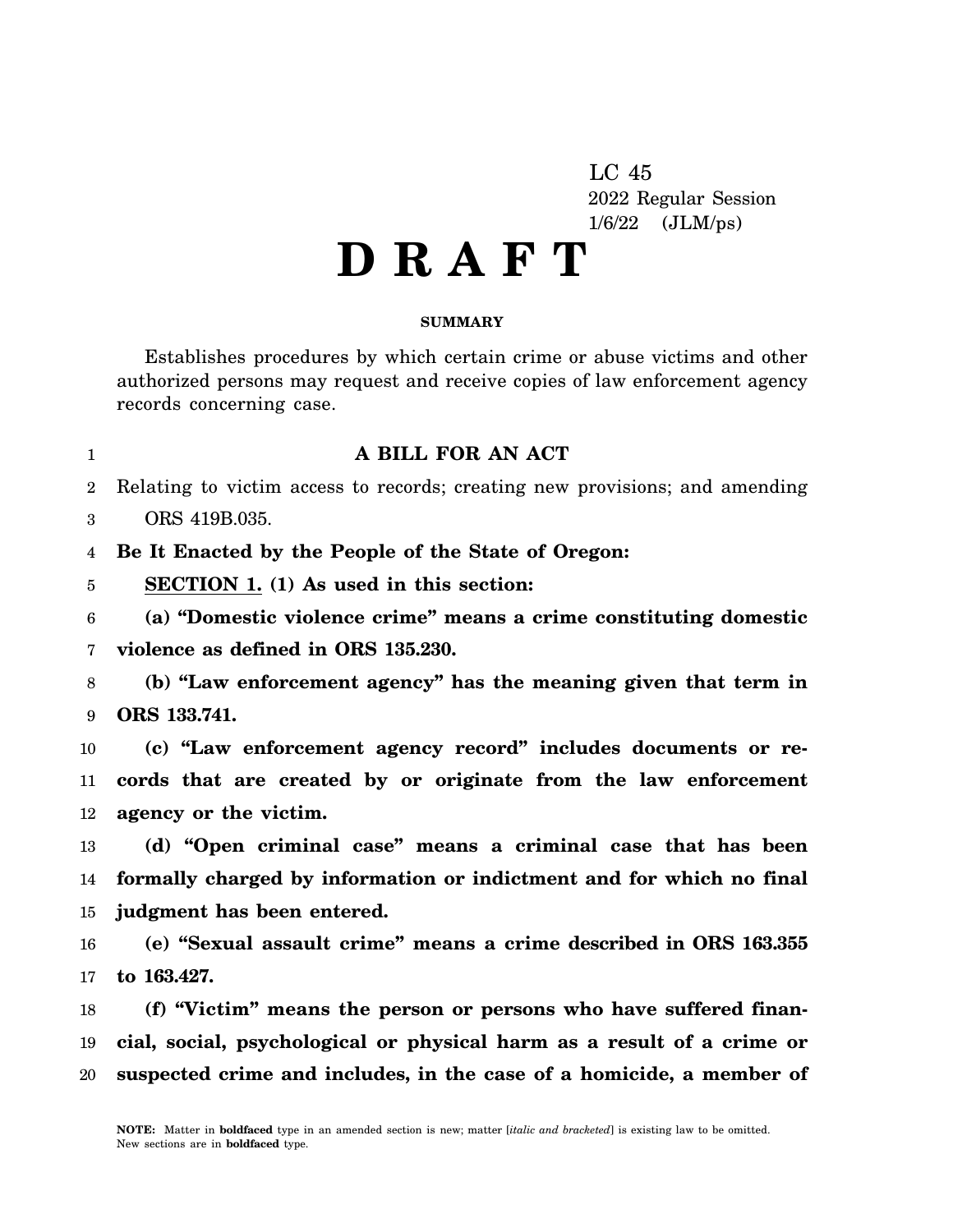1 2 3 4 **the immediate family of the decedent and, in the case of a minor victim, the legal guardian of the minor. In no event shall the defendant or the person suspected of committing the crime be considered a victim.**

5 6 7 8 **(2)(a) A victim of a sexual assault crime, a domestic violence crime or a suspected sexual assault or domestic violence crime, or the victim's attorney, has the right to obtain law enforcement agency records relating to the crime as provided in this section.**

9 10 11 12 13 14 **(b) In order to obtain law enforcement agency records under this section, the victim or attorney shall make a request in writing to the law enforcement agency with jurisdiction over the offense. Upon receipt of a request under this paragraph, the law enforcement agency shall immediately notify the district attorney with jurisdiction over the offense of the request.**

15 16 17 18 19 20 21 22 23 24 25 26 27 **(c) The district attorney shall respond in writing to a request described in this subsection within 60 days of the date the request is submitted indicating the approval or denial of the request. The request shall be approved if, in consultation with the law enforcement agency, the district attorney determines that the release of the records to the victim would not compromise or interfere with an investigation or an open criminal case, or that a compelling reason exists to provide such records despite the risk of compromising or interfering with an investigation or an open criminal case. If the request is denied, the district attorney shall provide the victim with the reason for the denial and a reasonable estimate of when the records will be available. The records shall be released to the victim promptly upon approval or upon the expiration of the reasons for a denial.**

28 29 30 31 **(d) Notwithstanding paragraph (c) of this subsection, upon a showing by the victim of an urgent need for the records, or if the district attorney determines there is another pending court proceeding necessitating release of the records, the district attorney shall respond**

[2]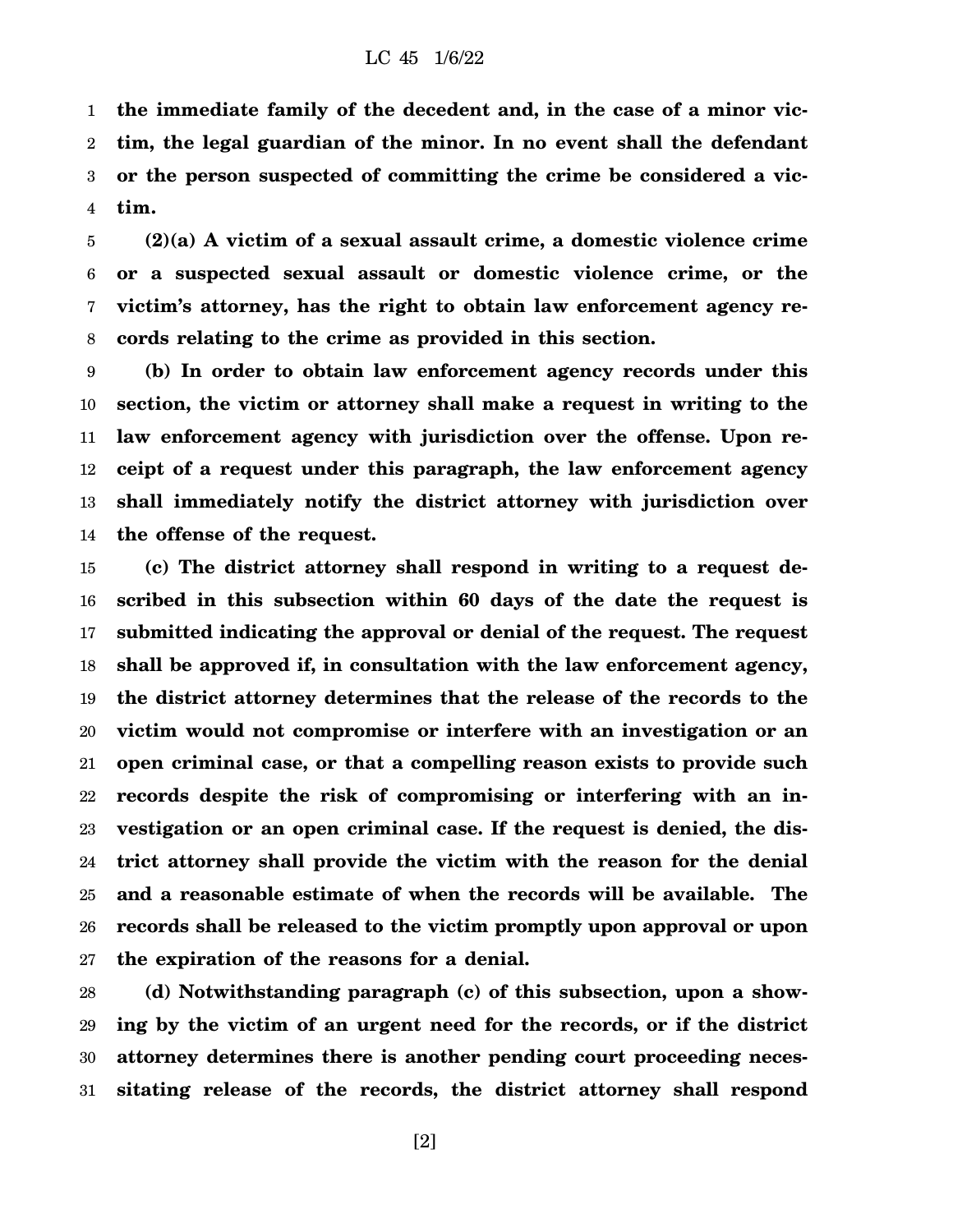1 **within 10 days of the date the request is submitted.**

2 3 4 5 6 7 8 **(3)(a) The district attorney may seek a protective order from the court to prohibit further dissemination of records disclosed under this section, or to authorize redaction of the records to prevent the identification of third parties. A protective order sought under this subsection must be narrowly tailored in scope and duration to protect the integrity of an investigation or open criminal case or the privacy of third parties.**

9 10 11 **(b) The district attorney shall notify the victim of the intent to seek a protective order under this subsection. Upon receipt of the notification, the victim may file an objection within 10 days.**

12 13 14 15 **(c) The court shall issue a protective order under this subsection if the court determines that the order is necessary to protect the victim or another person from annoyance, embarrassment, oppression or undue burden or expense.**

16 17 18 19 **(d) While a protective order issued under this subsection is in effect, the victim has standing to challenge or request to modify the protective order, and the court has jurisdiction to vacate or modify the order.**

20 21 **(e) Records disclosed under this section must be disclosed in accordance with a protective order issued under this subsection.**

22 **SECTION 2.** ORS 419B.035 is amended to read:

23 24 25 26 27 28 419B.035. (1) Notwithstanding the provisions of ORS 192.001 to 192.170, 192.210 to 192.478 and 192.610 to 192.810 relating to confidentiality and accessibility for public inspection of public records and public documents, reports and records compiled under the provisions of ORS 419B.010 to 419B.050 are confidential and may not be disclosed except as provided in this section. The Department of Human Services shall make the records available to:

29 30 (a) Any law enforcement agency or a child abuse registry in any other state for the purpose of subsequent investigation of child abuse;

31 (b) Any physician, physician assistant licensed under ORS 677.505 to

[3]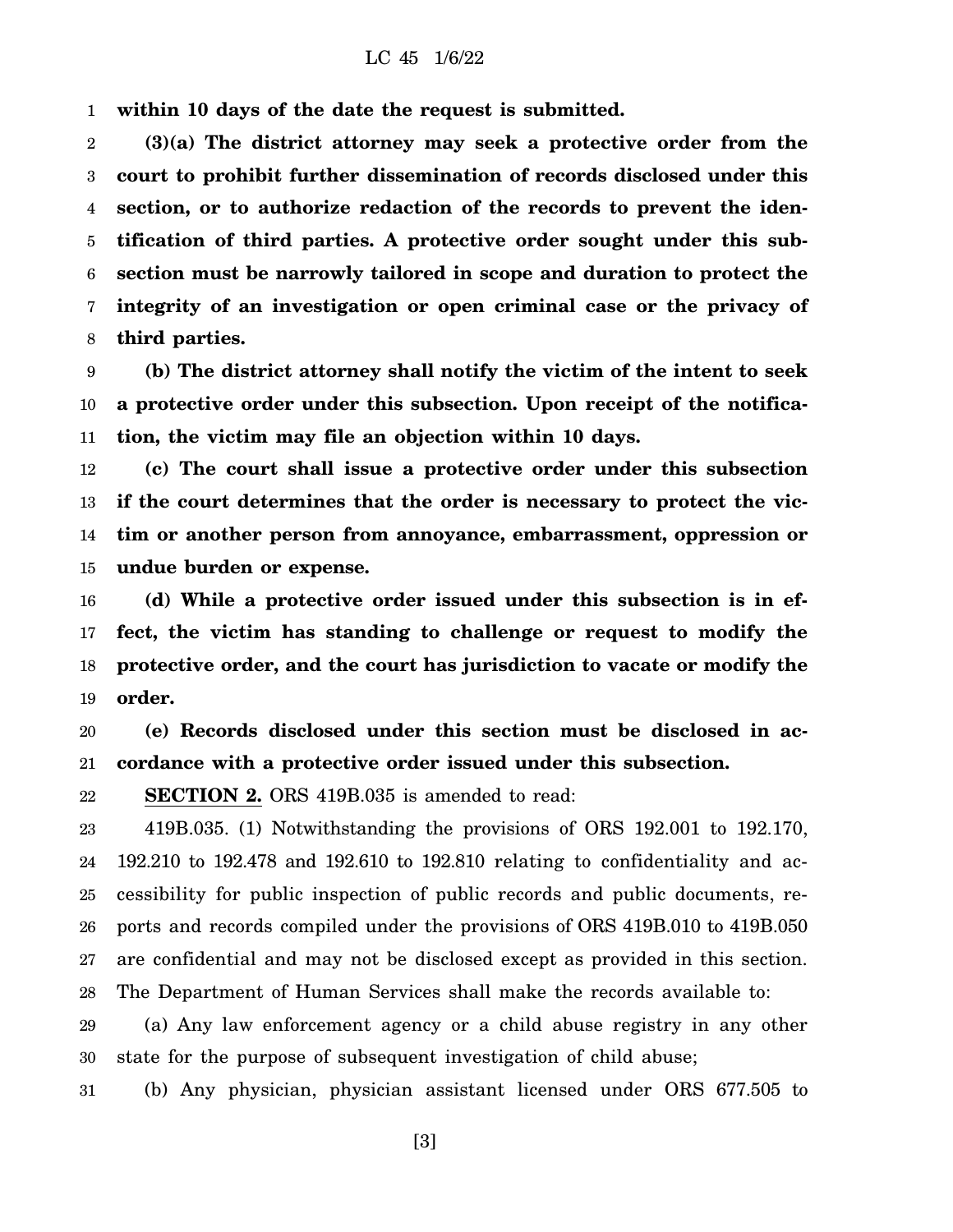1 2 3 4 5 677.525 or nurse practitioner licensed under ORS 678.375 to 678.390, at the request of the physician, physician assistant or nurse practitioner, regarding any child brought to the physician, physician assistant or nurse practitioner or coming before the physician, physician assistant or nurse practitioner for examination, care or treatment;

6 7 (c) Attorneys of record for the child or child's parent or guardian in any juvenile court proceeding;

8 9 10 11 12 (d) Citizen review boards established by the Judicial Department for the purpose of periodically reviewing the status of children, youths and adjudicated youths under the jurisdiction of the juvenile court under ORS 419B.100 and 419C.005. Citizen review boards may make such records available to participants in case reviews;

13 14 15 (e) A court appointed special advocate in any juvenile court proceeding in which it is alleged that a child has been subjected to child abuse or neglect;

16 17 (f) The Office of Child Care for certifying, registering or otherwise regulating child care facilities;

18 (g) The Office of Children's Advocate;

19 20 21 22 23 24 25 (h) The Teacher Standards and Practices Commission for investigations conducted under ORS 339.390 or 342.176 involving any child or any student; (i) Any person, upon request to the Department of Human Services, if the reports or records requested regard an incident in which a child, as the result of abuse, died or suffered serious physical injury as defined in ORS 161.015. Reports or records disclosed under this paragraph must be disclosed in accordance with ORS 192.311 to 192.478;

26 27 (j) The Office of Child Care for purposes of ORS 329A.030  $(10)(g)$ , (h) and (i);

28 29 30 (k) With respect to a report of abuse occurring at a school or in an educational setting that involves a child with a disability, Disability Rights Oregon;

31 (L) The Department of Education for purposes of investigations conducted

[4]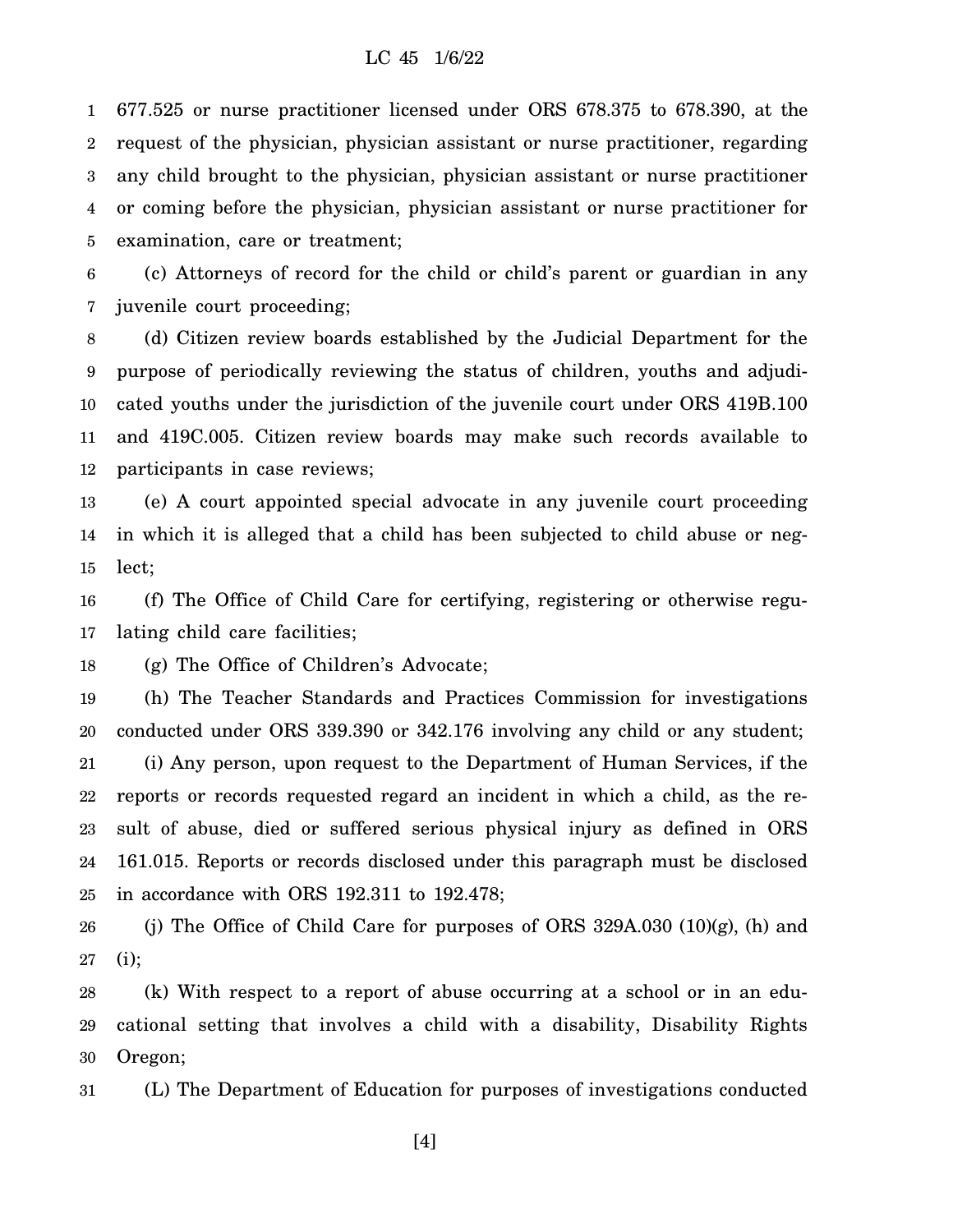1 under ORS 339.391; and

2 3 (m) An education provider for the purpose of making determinations under ORS 339.388.

4 5 6 7 8 9 10 11 12 13 14 15  $(2)(a)$  When disclosing reports and records pursuant to subsection  $(1)(i)$ of this section, the Department of Human Services may exempt from disclosure the names, addresses and other identifying information about other children, witnesses, victims or other persons named in the report or record if the department determines, in written findings, that the safety or wellbeing of a person named in the report or record may be jeopardized by disclosure of the names, addresses or other identifying information, and if that concern outweighs the public's interest in the disclosure of that information. (b) If the Department of Human Services does not have a report or record of abuse regarding a child who, as the result of abuse, died or suffered serious physical injury as defined in ORS 161.015, the department may disclose that information.

16 17 18 19 20 21 22 23 24 25 26 27 28 (3) The Department of Human Services may make reports and records compiled under the provisions of ORS 419B.010 to 419B.050 available to any person, administrative hearings officer, court, agency, organization or other entity when the department determines that such disclosure is necessary to administer its child welfare services and is in the best interests of the affected child, or that such disclosure is necessary to investigate, prevent or treat child abuse and neglect, to protect children from abuse and neglect or for research when the Director of Human Services gives prior written approval. The Department of Human Services shall adopt rules setting forth the procedures by which it will make the disclosures authorized under this subsection or subsection (1) or (2) of this section. The name, address and other identifying information about the person who made the report may not be disclosed pursuant to this subsection and subsection (1) of this section.

29 30 31 (4)**(a)** A law enforcement agency may make reports and records compiled under the provisions of ORS 419B.010 to 419B.050 available to other law enforcement agencies, district attorneys, city attorneys with criminal

[5]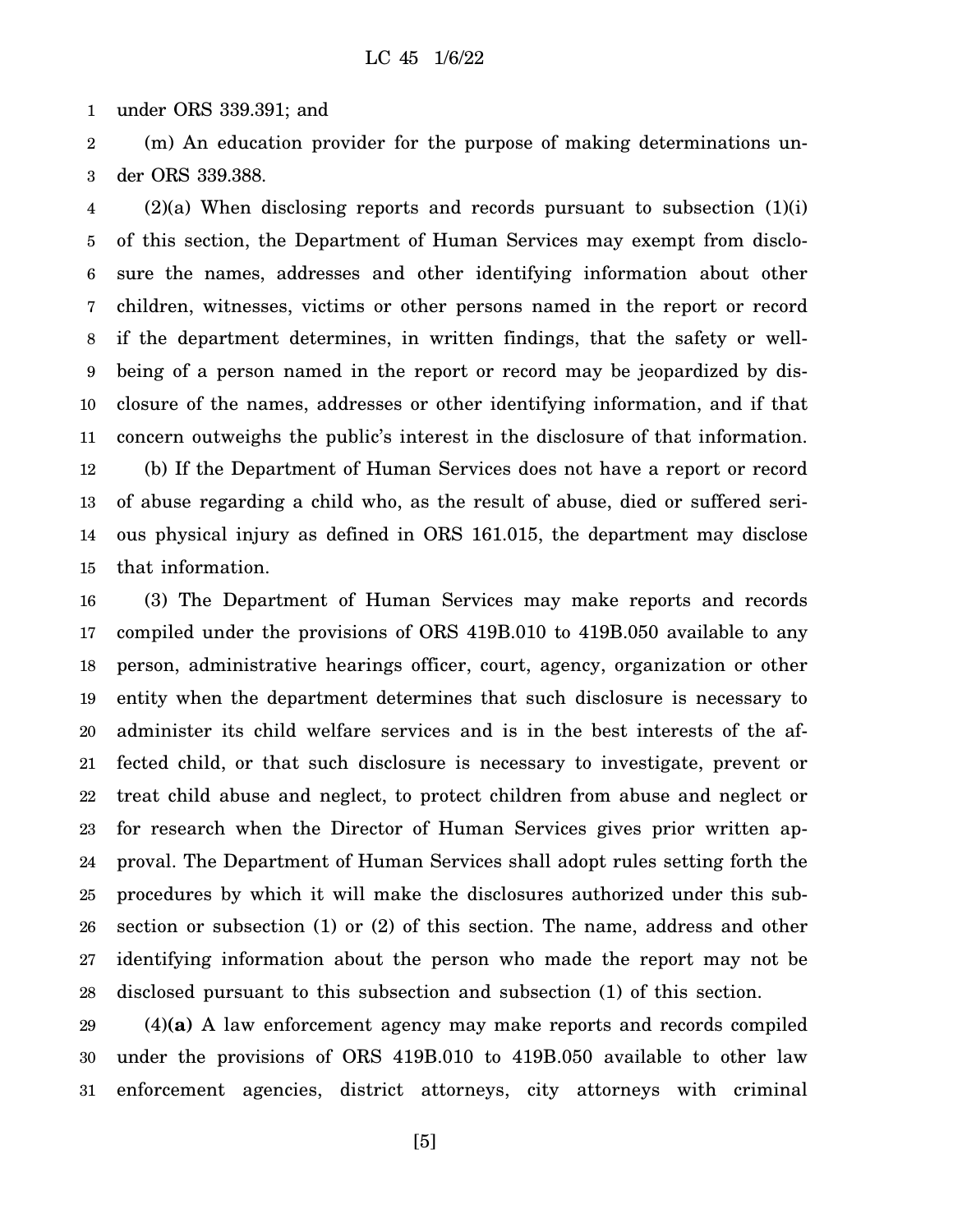1 2 3 4 prosecutorial functions and the Attorney General when the law enforcement agency determines that disclosure is necessary for the investigation or enforcement of laws relating to child abuse and neglect or necessary to determine a claim for crime victim compensation under ORS 147.005 to 147.367.

5 6 7 8 9 **(b)(A) A minor victim of abuse, neglect, a sexual assault crime, a domestic violence crime or a suspected sexual assault or domestic violence crime, or the victim's attorney, parent or legal guardian, has the right to obtain law enforcement agency records relating to the crime as provided in this paragraph.**

10 11 12 13 14 15 **(B) In order to obtain law enforcement agency records under this section, the victim or other authorized requester shall make a request in writing to the law enforcement agency with jurisdiction over the offense. Upon receipt of a request under this paragraph, the law enforcement agency shall immediately notify the district attorney with jurisdiction over the offense of the request.**

16 17 18 19 20 21 22 23 24 25 26 27 28 **(C) The district attorney shall respond in writing to a request described in this subsection within 60 days of the date the request is submitted indicating the approval or denial of the request. The request shall be approved if, in consultation with the law enforcement agency, the district attorney determines that the release of the records to the requester would not compromise or interfere with an investigation or an open criminal case, or that a compelling reason exists to provide such records despite the risk of compromising or interfering with an investigation or an open criminal case. If the request is denied, the district attorney shall provide the requester with the reason for the denial and a reasonable estimate of when the records will be available. The records shall be released to the requester promptly upon approval or upon the expiration of the reasons for a denial.**

29 30 31 **(D) Notwithstanding subparagraph (C) of this paragraph, upon a showing by the requester of an urgent need for the records, or if the district attorney determines there is another pending court proceeding**

[6]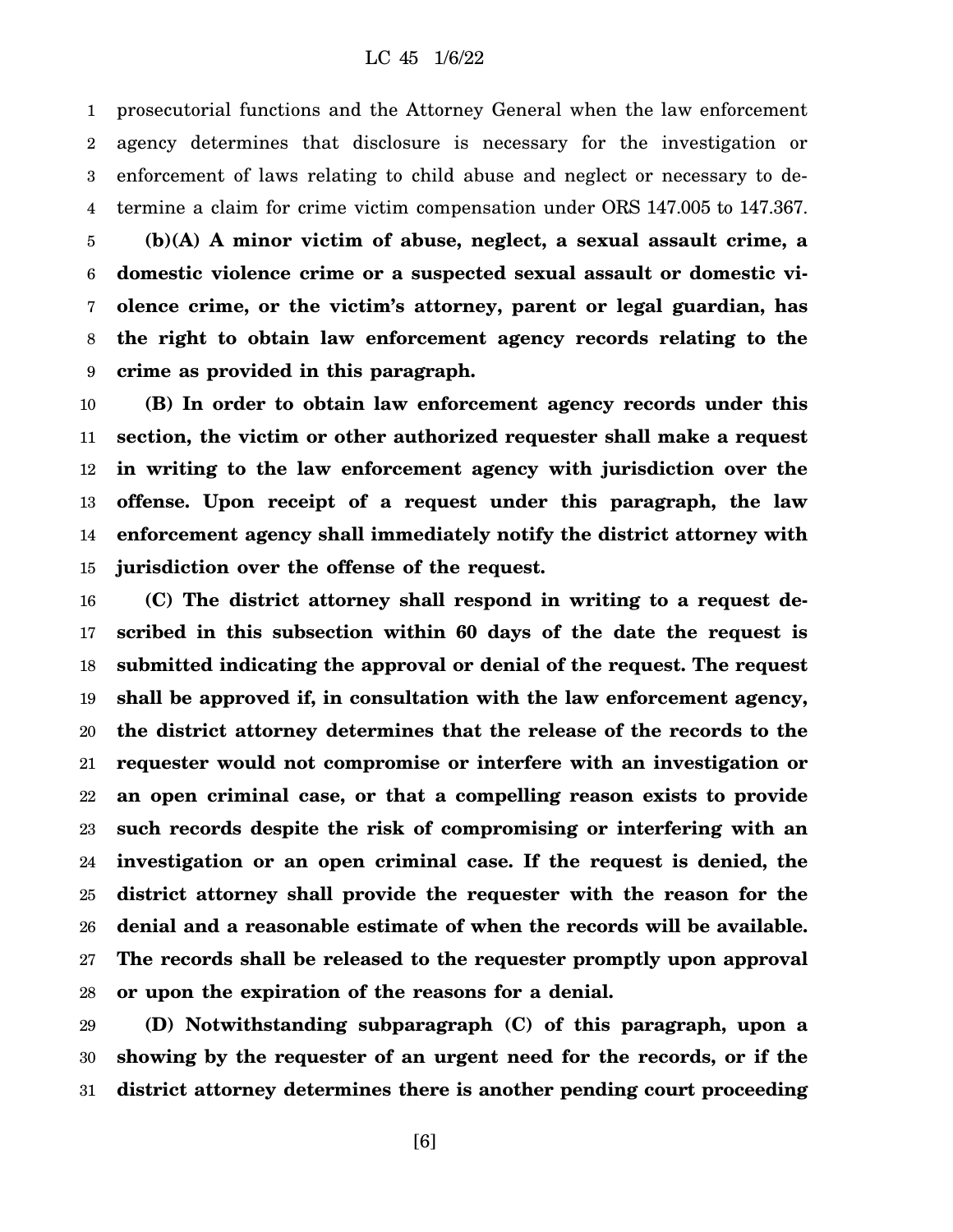1 2 **necessitating release of the records, the district attorney shall respond within 10 days of the date the request is submitted.**

3 4 5 6 7 8 9 **(E)(i) The district attorney may seek a protective order from the court to prohibit further dissemination of records disclosed under this section, or to authorize redaction of the records to prevent the identification of third parties. A protective order sought under this subparagraph must be narrowly tailored in scope and duration to protect the integrity of an investigation or open criminal case or the privacy of third parties.**

10 11 12 **(ii) The district attorney shall notify the requester of the intent to seek a protective order under this subparagraph. Upon receipt of the notification, the requester may file an objection within 10 days.**

13 14 15 16 **(iii) The court shall issue a protective order under this subparagraph if the court determines that the order is necessary to protect the victim or another person from annoyance, embarrassment, oppression or undue burden or expense.**

17 18 19 20 **(iv) While a protective order issued under this subparagraph is in effect, the requester has standing to challenge or request to modify the protective order, and the court has jurisdiction to vacate or modify the order.**

21 22 **(v) Records disclosed under this section must be disclosed in accordance with a protective order issued under this subparagraph.**

23 24 25 26 27 28 29 30 31 (5) A law enforcement agency, upon completing an investigation and closing the file in a specific case relating to child abuse or neglect, shall make reports and records in the case available upon request to any law enforcement agency or community corrections agency in this state, to the Department of Corrections, to the Oregon Youth Authority or to the State Board of Parole and Post-Prison Supervision for the purpose of managing and supervising offenders in custody or on probation, parole, post-prison supervision or other form of conditional or supervised release. A law enforcement agency may make reports and records compiled under the provisions of ORS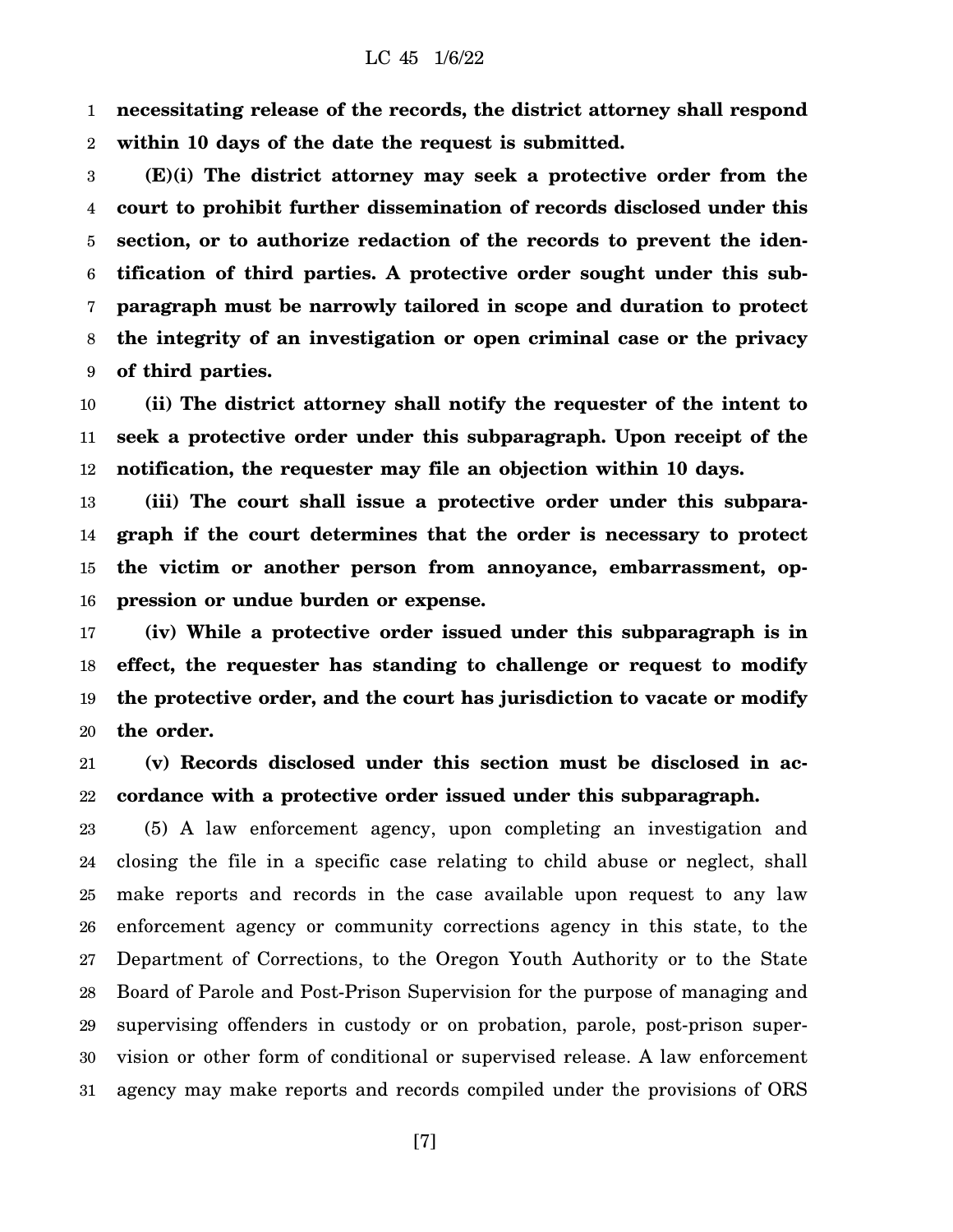1 2 3 4 5 6 419B.010 to 419B.050 available to the Oregon Youth Authority, law enforcement, community corrections, corrections or parole agencies in an open case when the law enforcement agency determines that the disclosure will not interfere with an ongoing investigation in the case. The name, address and other identifying information about the person who made the report may not be disclosed under this subsection or subsection (6)(b) of this section.

7 8 9 10 11 12 13 14 15 (6)(a) Any record made available to a law enforcement agency or community corrections agency in this state, to the Department of Corrections, the Oregon Youth Authority or the State Board of Parole and Post-Prison Supervision or to a physician, physician assistant or nurse practitioner in this state, as authorized by subsections (1) to (5) of this section, shall be kept confidential by the agency, department, board, physician, physician assistant or nurse practitioner. Any record or report disclosed by the Department of Human Services to other persons or entities pursuant to subsections (1) and (3) of this section shall be kept confidential.

16 (b) Notwithstanding paragraph (a) of this subsection:

17 18 19 20 21 22 23 24 (A) A law enforcement agency, a community corrections agency, the Department of Corrections, the Oregon Youth Authority and the State Board of Parole and Post-Prison Supervision may disclose records made available to them under subsection (5) of this section to each other, to law enforcement, community corrections, corrections and parole agencies of other states and to authorized treatment providers for the purpose of managing and supervising offenders in custody or on probation, parole, post-prison supervision or other form of conditional or supervised release.

25 26 27 28 29 30 (B) The Department of Corrections and the Oregon Youth Authority may disclose records made available to them under subsection (5) of this section regarding a person in the custody of the Department of Corrections or the Oregon Youth Authority to each other, to the court, to the district attorney and to the person's attorney for the purpose of the person's hearing under ORS 420A.200 to 420A.206.

31 (C) A person may disclose records made available to the person under

[8]